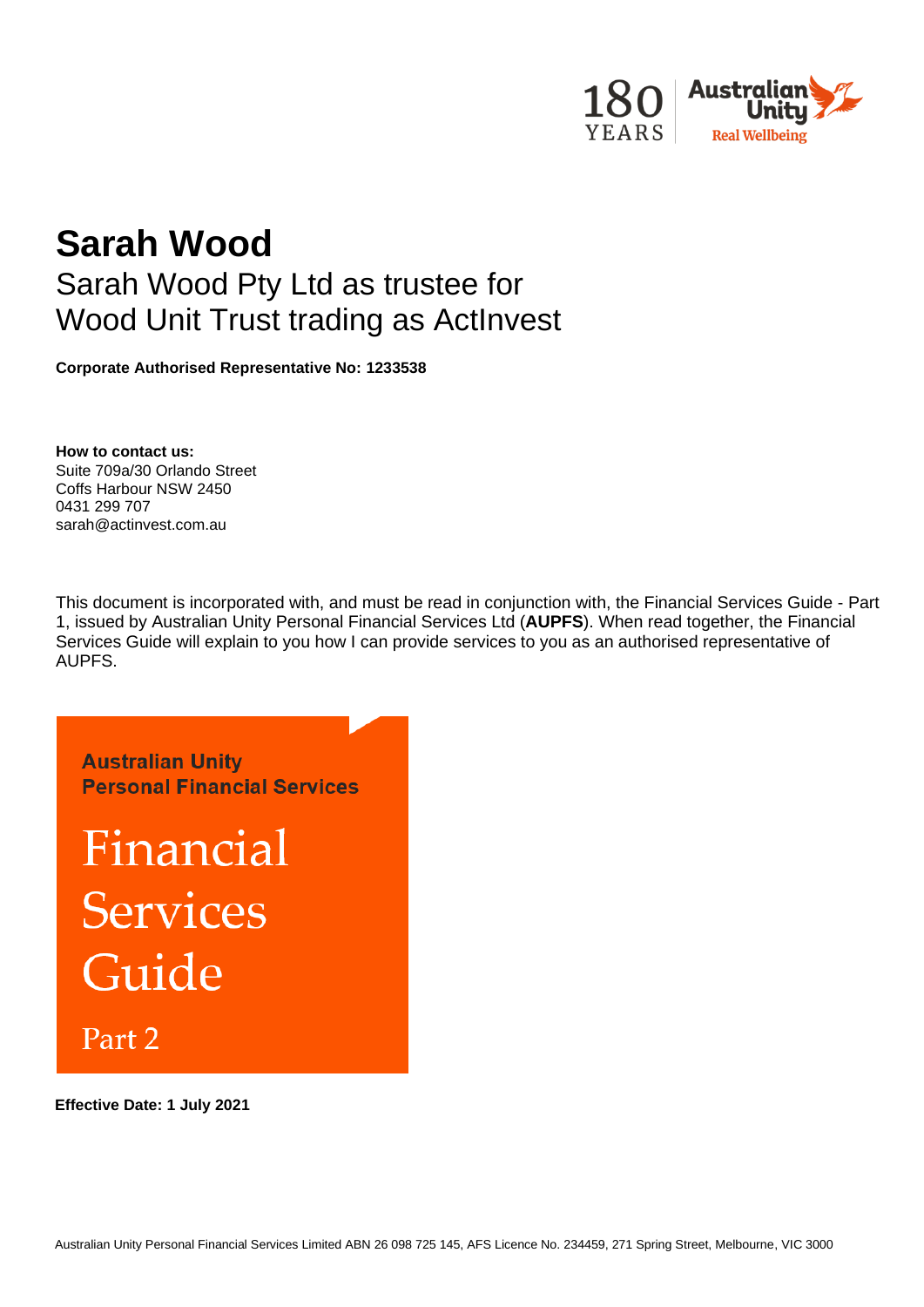| <b>My authorisation</b>                                                              | I am authorised by AUPFS under its Australian Financial Services Licence to provide<br>financial advice. My ASIC authorisation number is 319452.                                                                                                                                                                                                                                                                                                                                                                                                                                                                                                                                                                                                                                                                              |
|--------------------------------------------------------------------------------------|-------------------------------------------------------------------------------------------------------------------------------------------------------------------------------------------------------------------------------------------------------------------------------------------------------------------------------------------------------------------------------------------------------------------------------------------------------------------------------------------------------------------------------------------------------------------------------------------------------------------------------------------------------------------------------------------------------------------------------------------------------------------------------------------------------------------------------|
|                                                                                      | I am an employee and director of Sarah Wood Pty Ltd as trustee for Wood Unit Trust trading<br>as ActInvest (ActInvest), which is a Corporate Authorised Representative of AUPFS.                                                                                                                                                                                                                                                                                                                                                                                                                                                                                                                                                                                                                                              |
| My experience,<br>qualifications and<br>professional<br>memberships                  | My career in financial services spans over the course of 15 years. I hold a Bachelor of<br>Business from the Queensland University of Technology, a Bachelor of Laws from Southern<br>Cross University, a Diploma of Financial Planning and was the Butterworths Book prize<br>recipient for Business Law at the Queensland University of Technology.                                                                                                                                                                                                                                                                                                                                                                                                                                                                         |
|                                                                                      | I was formerly the West Australian Genxt Co Chair for the Association of Financial Advisers<br>and I am a current Board member of the Ethical Advisers Co-Op, a dedicated group of<br>financial advisers who recognise the need to represent and advocate on behalf of ethical<br>and sustainable investment advice within Australia.                                                                                                                                                                                                                                                                                                                                                                                                                                                                                         |
|                                                                                      | I provide specialist advice in the area of responsible investment and I am a Certified<br>Responsible Investment Financial Adviser through the Responsible Investment Association<br>Australasia.                                                                                                                                                                                                                                                                                                                                                                                                                                                                                                                                                                                                                             |
|                                                                                      | I am the current Director and Financial Adviser at ActInvest.                                                                                                                                                                                                                                                                                                                                                                                                                                                                                                                                                                                                                                                                                                                                                                 |
|                                                                                      | My qualifications and designations include:<br><b>Bachelor of Laws</b><br>$\bullet$<br>Diploma of Financial Planning<br>$\bullet$<br><b>Bachelor of Business</b><br>$\bullet$                                                                                                                                                                                                                                                                                                                                                                                                                                                                                                                                                                                                                                                 |
| The areas in which I<br>can provide financial<br>planning services                   | I am authorised by AUPFS to provide financial services including advice or services in the<br>following areas:<br>Superannuation<br>$\bullet$<br><b>Retirement Planning</b><br>$\bullet$<br>Managed Investments<br>$\bullet$<br>Gearing<br>$\bullet$<br>Cashflow and debt management<br>$\bullet$<br>Personal Risk Insurance<br>$\bullet$<br><b>Business Protection Insurance</b><br>$\bullet$<br>If you require services that are outside the areas stated above, which I am not authorised<br>to provide advice on, I can provide a referral to a professional who can assist.<br>If ActInvest receives a specific fee for this referral, it is disclosed below. It will also be<br>disclosed in an advice document such as a Statement of Advice (SoA) or Record of Advice<br>(RoA) if I provide you with personal advice. |
| <b>Remuneration or</b><br>other benefits arising<br>from my referral<br>arrangements | I have no particular referral arrangements with other professionals, but if I do receive a<br>benefit as a result of referring you to another person or pay a benefit as a result of you<br>being referred to me by another person, written disclosure of full particulars shall be<br>provided to you in an SoA or RoA.                                                                                                                                                                                                                                                                                                                                                                                                                                                                                                      |
| How the fees you pay<br>are shared between me,<br>my employer and<br><b>AUPFS</b>    | All of the fees you pay are received by AUPFS, who retains a portion to cover the costs<br>associated with operating and providing a financial services business. AUPFS retains 10%<br>of fees (or a minimum of \$40,000 + GST) per annum up to \$1 million, after which it retains a<br>reduced rate of 5% of fees. The remaining fees are passed to ActInvest.                                                                                                                                                                                                                                                                                                                                                                                                                                                              |
|                                                                                      | I receive a salary as an employee and director of ActInvest. I could also receive a<br>performance bonus which may be based upon the amount of revenue I generate for<br>ActInvest in advice fees and commissions, as well as other performance measures<br>including compliance.                                                                                                                                                                                                                                                                                                                                                                                                                                                                                                                                             |